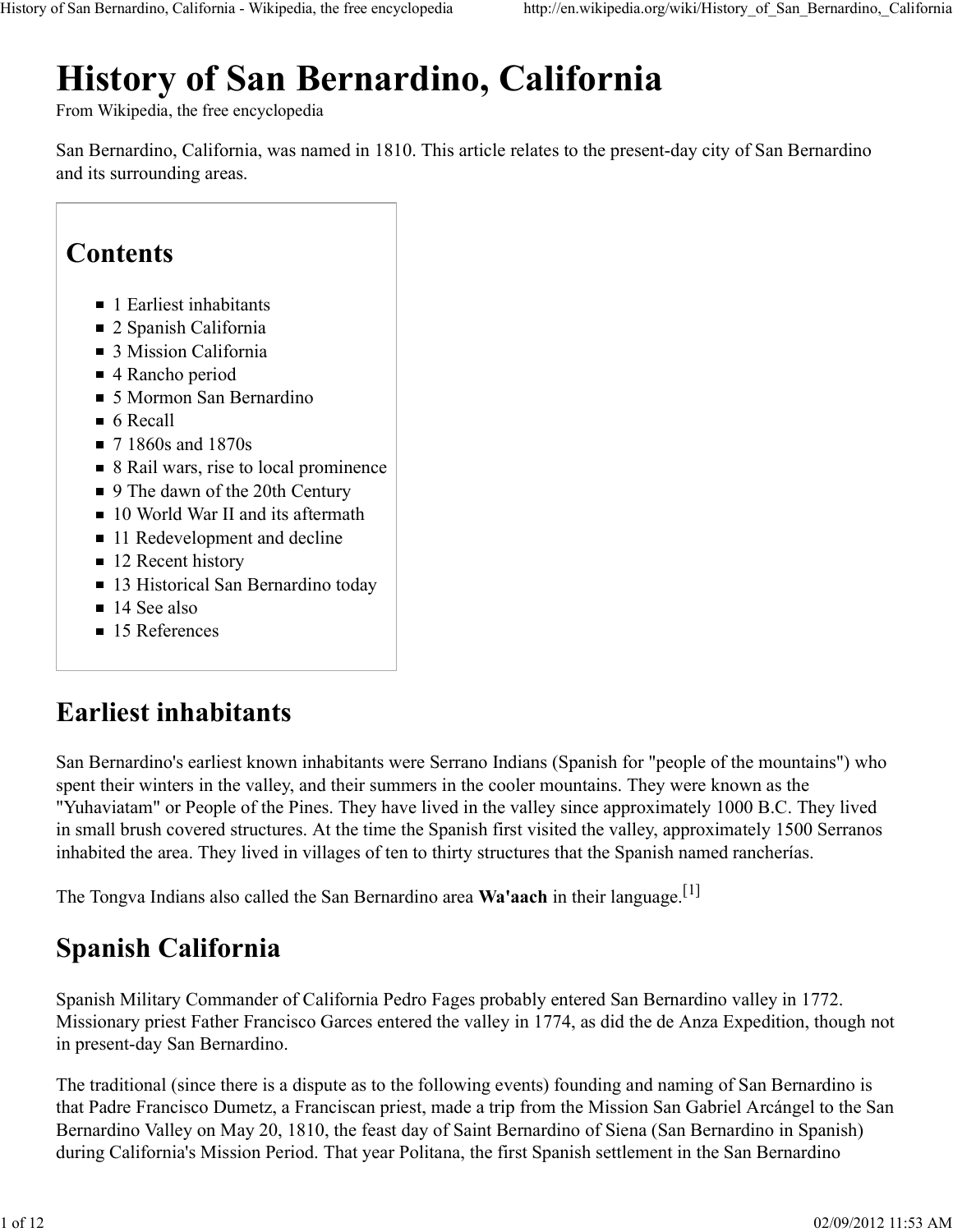Valley, was established as a mission chapel and supply station for travelers on the road into California from Sonora, by the Mission San Gabriel in the a rancheria of the Guachama Indians that lived on the bluff that is now known as Bunker Hill.

# **Mission California**

In 1819, the San Gabriel Mission created an Estancia at an Indian rancheria called Guachama, the site of which is in modern-day Redlands, California, and Rancho San Bernardino. A group of adobe buildings were constructed around 1830. A ditch, called a zanja, from Mill Creek to site was dug by local Indians for the Franciscans. The site was closed when Governor Figueroa closed down the mission system in 1834. The site would later be known as "Old San Bernardino." Today, the site is known as the (historically inaccurate) San Bernardino Asistencia.

Jedediah Strong Smith entered the valley with 15 trappers in late November 1826 on the way to Mission San Gabriel.

Kit Carson and a group of trappers went through the Cajon Pass in 1830. The Cajon Pass was used by many early explorers, settlers, and traders going to places further West.

# **Rancho period**

After the Mission system was dismantled by the Mexican government, several prominent Southern Californians attempted to acquire Rancho San Bernardino. In 1837, Antonia Pico and Andres Pico made an application for the land, but it was rejected. Ygnacio Palomares, applied for the right to graze cattle in the eastern San Bernardino Valley. Governor Juan Bautista Alvarado rejected the application. Instead, the governor approved a settlement plan by Antonio Maria Lugo. Lugo's proposal was to colonize the San Bernardino area, listing 27 prospective settlers.

In 1839, the Lugo's colonization permit was granted for 18 leagues of land. In the same year, the Lugo Family built an adobe house where the current county courthouse sits today.

The plan for colonization was not successful. In 1841, Antonio Lugo prepared another petition. This time, it requested a land grant in the name of three of his sons, José del Carmen Lugo, José Maria Lugo, Vicente Lugo, and José del Carmen's friend, Diego Sepulveda.

On June 21, 1842, Rancho San Bernardino was granted to Antonio Maria Lugo, his sons and his nephews, who grazed approximately 4000-6000 cattle in the area. The grant included a large part of the San Bernardino valley, 37,700 acres (153 km<sup>2</sup>) in all. Lugo's adobe would later become Amasa M. Lyman's house. His brother repaired the Estancia and lived there. A community that grew up astride the Santa Ana River northeast of current-day Redlands would be known as Lugonia. It lost its identity with the November 1888 incorporation of Redlands.

In 1843, Michael White (also known in Spanish as Miguel Blanco), a Mexican citizen of English origin, was granted Rancho Muscupiabe, named after the Serrano village Amuscupiabit, "Place of little pines." Michael White built a house overlooking the Cajon Pass, but Native Americans from the desert stole his grazing stock, and he abandoned the Rancho after nine months.

## **Mormon San Bernardino**

In 1847, after hostilities of the Mexican-American War had ended, the Mormon Battalion of the U.S. Army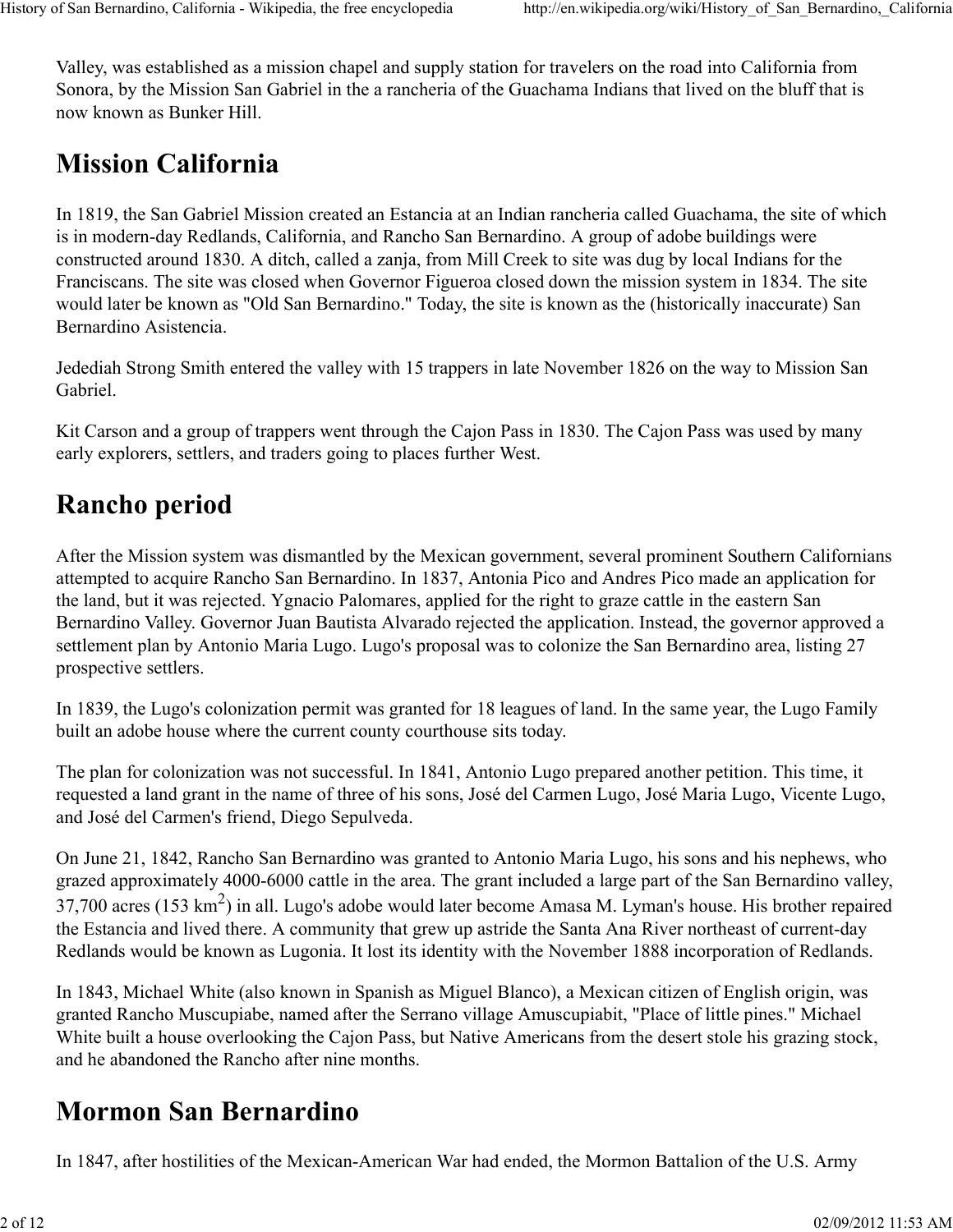occupied San Diego and Los Angeles. A detachment of the Los Angeles troops, led by Captain Jefferson Hunt was stationed at the southern end of the Cajon Pass to protect Mexican ranchos from Indian raids. The story of the Battalion started in Council Bluffs, Iowa on July 10, 1846 and arrived in San Diego on January 29, 1847. Company C was dispatched to guard the Cajon Pass. On furloughs, Captain Hunt and others worked for Rancho Santa Ana del Chino owner Isaac Williams. After the War, the Battalion mainly went back to Utah. Many Battalion troops returned to families in Utah via San Francisco and the Sacramento area. A group led by Hunt traveled to Salt Lake City by way of the Old Spanish Trail through the Cajon Pass with which they were so familiar.



Drawing of San Bernardino, 1852.

After rejoining his family in Utah, Hunt got the contract for mail delivery between Salt Lake and Los Angeles. He also organized several cattle drives, buying stock from ranchos owners to deliver to hungry Mormons in Utah. It was during this time that Hunt started preliminary negotiations with Williams with the idea of buying Rancho del Chino.

Mormon Leader Brigham Young saw Southern California as a supply source for the salt flats of Utah, and as an immigration and mail stop between Salt Lake City and San Pedro, California. A group of almost 500 Mormons left Utah for California in 1851. They found abundant water in the valley, along with willows, sycamores, cottonwood and mustard, as well as the Yucca plant. The Mormon contingent was led by Captain David Seely (later first Stake President), Captain Jefferson Hunt and Captain Andrew Lytle, and included Apostles Amasa M. Lyman and Charles C. Rich. They first made camp at the Sycamore Grove, about 1.5 miles (2.4 km) southeast of the present Glen Helen Regional Park. They stayed until the sale of Rancho San Bernardino could be arranged.

In September 1851, Lugo sold the Rancho to members of The Church of Jesus Christ of Latter-day Saints (Mormons). The Rancho included most of modern San Bernardino among other areas, though part of the northern areas of the City were part of Rancho Muscupiabe. The price for  $40,000$  acres  $(160 \text{ km}^2)$  was \$77,000 with \$7,000 down.

The Mormons built Fort San Bernardino at the site of the present county courthouse. Inside the fort, they had small stores, and outside, they grew wheat and other crops. They later moved outside the walls of the fort when feared-attacks did not materialize. The Mormon Council House was built in 1852. It was used as the post office, school, church, and was the county courthouse from 1854 to 1858.



April 1865 sketch of the ruins of the Mormon Elders' residence, occupied from 1848 until 1857, when the Utah War forced an exodus from the

On November 7, 1852, Colonel Henry Washington, deputy surveyor (by contract with the United States Surveyor General for California) surveyed the San Bernardino Base Line and Meridian from a point just west of Mount San Bernardino, at an elevation of 10,300 feet (3,100 m), east of present day Highland. The Base and Meridian lines serve as the initial surveying point (known as the point of beginning) for all of Southern California.

San Bernardino County was formed from Los Angeles County in 1853 based on Assemblyman Jefferson Hunt's bill. Captain Hunt was a leader of the Mormon expedition.

In 1853, the Mormons laid out the current street grid system, one mile (1.6 km) square, which is based upon the grid layout of Salt Lake City.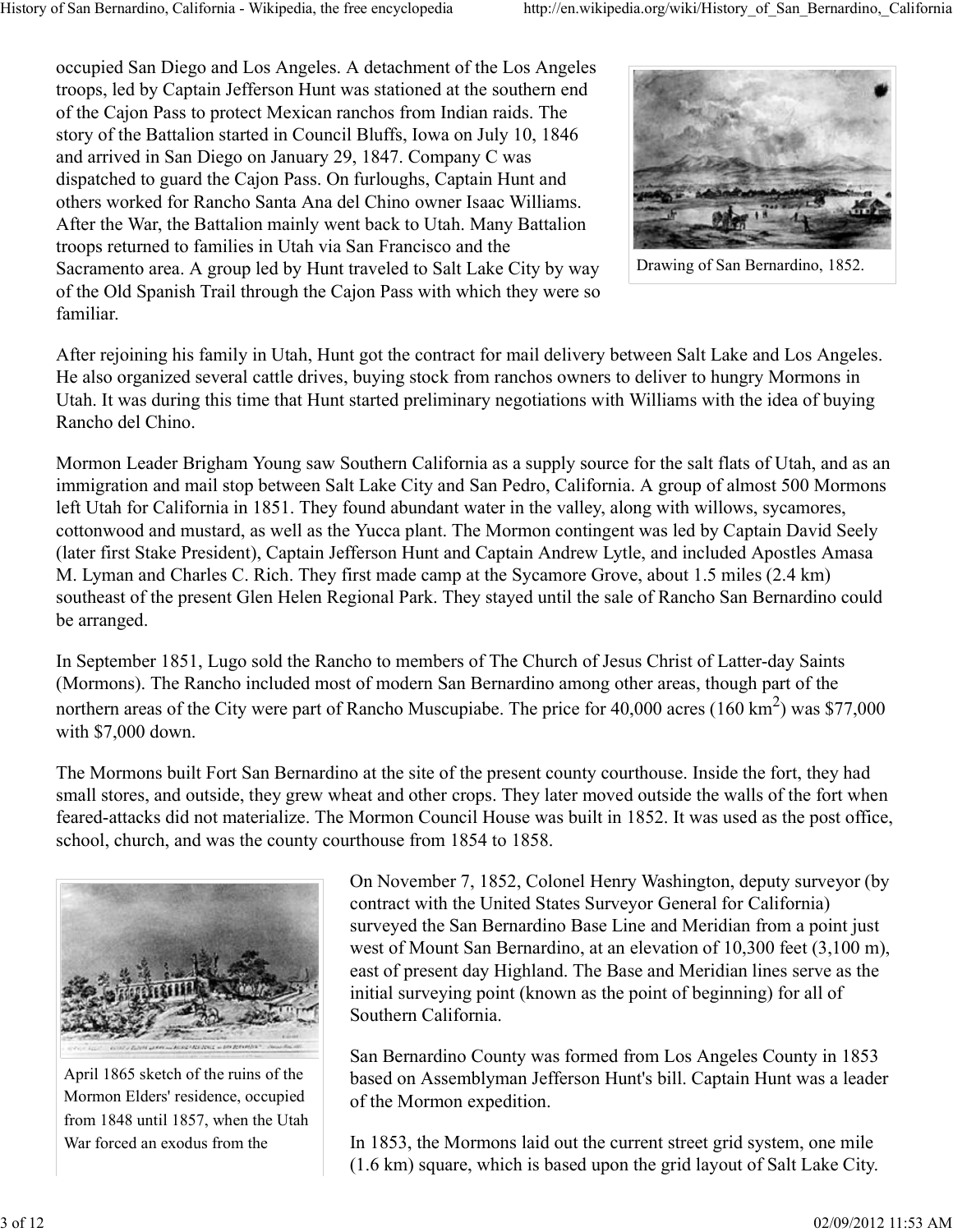Mormon colony. Each block was 8 acres  $(32,000 \text{ m}^2)$ . The plan was laid out by Henry G. Sherwood, and assisted by Fred T. Perris. The east west streets were

numbered, from First Street to Ninth Street. The north-south streets were named Kirtland Street (later "A" street, then Sierra Way); Camel Street(later "B" Street, then Mountain View Avenue; Crafton Street(later "C" Street, then Arrowhead Avenue; Utah Street (later "D" Street); Salt Lake Street (later "E" Street); California Street (later "F" Street); Independence Street (later "G" Street"); Nauvoo Street (later "H" Street); and Far West Street; (later "I" Street). The Mormons also built a road in 1853 to Los Angeles The Mormons were also responsible for the school system, creating Warm Springs, a school still in use today, as well as a school at the present site of Pioneer Park.

The City of San Bernardino was first incorporated on April 1, 1854. Mormon Apostle Amasa M. Lyman (who was later excommunicated, then postumously reinstated) was the City's first Mayor. Apostle Charles Coulson Rich became the second Mayor. At incorporation, there were approximately 1,200 residents, 900 of them Mormons. They dominated local politics and forbade drinking and gambling.

Mormons created the first timber road to the mountains, and a flour mill (on Mill Street). In 1855, they diverted water from Waterman Canyon to Town Creek by means of a flume.

The Mormons created a temple block (but never a temple) in the center of the newly-laid out town between present-day 5th, 6th, E, and F Streets. They created a "Public Square," in which they celebrated the 4th of July. Later, after the Mormons returned to Utah, part of the land went to the Catholic Church, and part went to Dr. and Mrs. Quinn. In 1873, Bishop Amat, the Bishop of the Los Angeles and Monterrey Diocese, granted the northern part of the block to the City. It was later called "City Park," then "Lugo Park" until 1915, when it was renamed Pioneer Park, which it is still called today. A Pavilion, a log cabin, and the Municipal Auditorium (erected in 1921 to honor the dead of World War I were all built in the park, though the Pavilion and log cabin burnt down, and the Auditorium was torn down in 1979. The Norman F. Feldheym Library was built on the site in 1985. The park also contains two Civil War cannons.

The Mormons named the Arrowhead, California, a natural rock formation above Arrowhead Springs, the "Ace of Spades." On a clear day, the Arrowhead can be seen from downtown San Bernardino.

A small Jewish community formed in Mormon San Bernardino, including Lewis Jacobs and Marcus Katz in 1852. Lewis Jacobs was a miner and a peddler. He co-owned a mountain sawmill, started the original Bank of San Bernardino, and helped establish the Home of Eternity Cemetery. Services began in the 1850s, but Congregation Emanuel, still active today, was not officially chartered until 1891, and its first structure was built in 1921. The Home of Eternity Cemetery was given by the Mormons to the Jews. It is the oldest Jewish cemetery in continuous use in Southern California. Marcus Katz was a merchant and civic leader and the name-sake of the four story Katz Building (built in the 1890s) at Third and "E" Streets. He died in 1899.

#### **Recall**

The Mormons were recalled by President Brigham Young back to Salt Lake City in 1857. The reason for the failure of the community cannot be found in just one underlying cause: there was the anti-Mormon persecution (mostly apostatized members)<sup>[*citation needed*], the short-lived Utah War, the recall of the two Apostles-Lyman and</sup> Rich, but mostly it was the weakness/inexperience of the mostly new member congregation of the young church to remain strong among so many nonbelievers.[*citation needed*] So, Pres. Young called them home to Utah where they could learn and mature. (Joseph Wood, "The Mormon Church in San Bernardino: 1851-1857," Thesis, University of Utah,1967)[*citation needed*]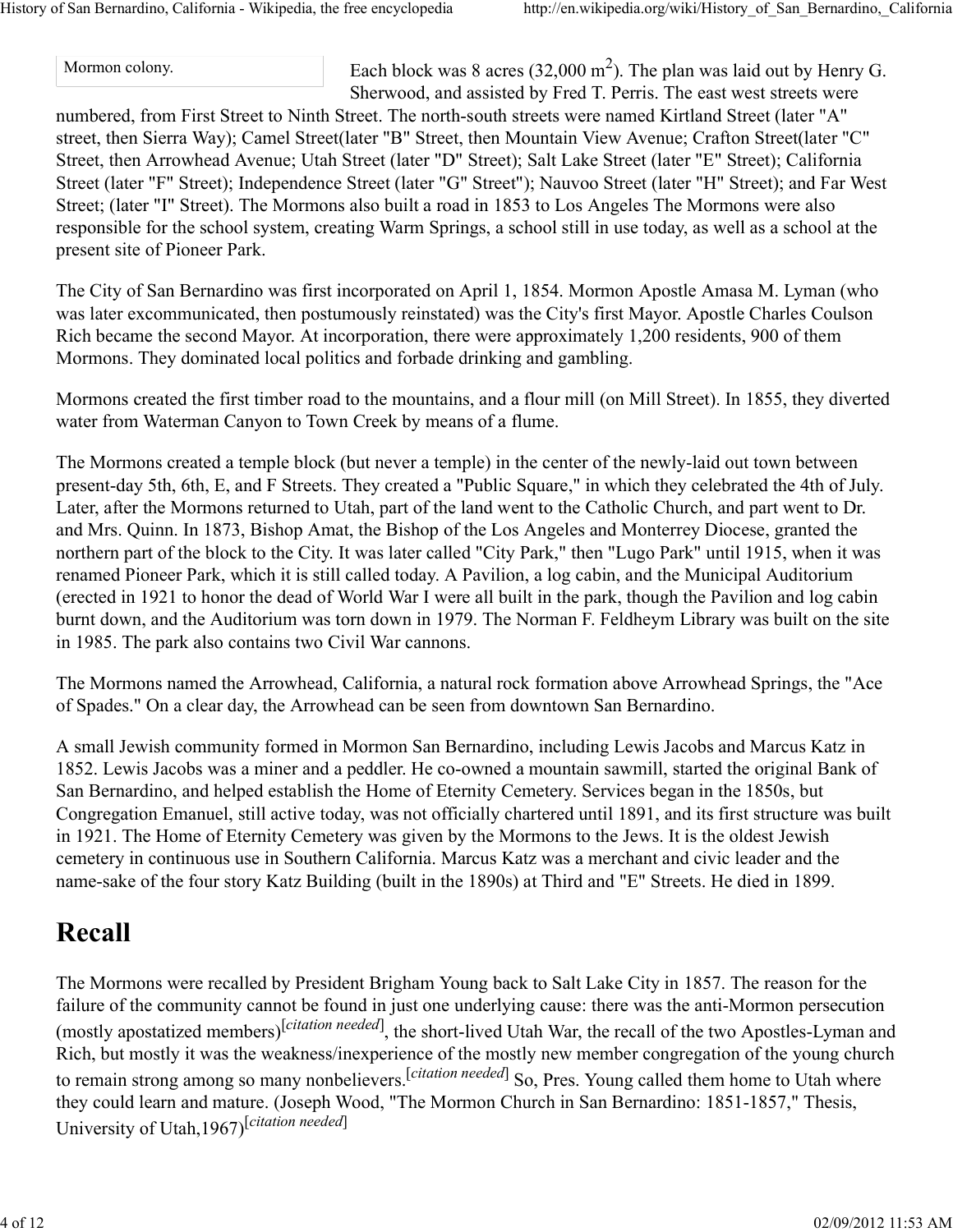Another possible explanation for the recall was Young's fear of a rival settlement to Salt Lake in a better location with a better climate with greater agricultural possibilities.<sup>[*citation needed*] Many Mormon migrants were</sup> expecting to go to California from the beginning. <sup>[citation needed]</sup> Young was probably headed there all along as demonstrated by a vanguard shipload of Mormons organized by Samuel Brannan who had already arrived in San Francisco from New York and were waiting for the main party there.<sup>[*citation needed*] The Mormon Battalion</sup> was also there, at the expense of the US Government to which Young had offered the manpower as a way of getting them to California.<sup>[*citation needed*] Brannan met Young in Utah and tried to convince him to keep going.</sup> [*citation needed*] Young ignored his advice and stopped at Salt Lake before himself returning east for the winter. [*citation needed*] Brannan returned to San Francisco. Young was later interested in California as a source of resupply and of tithing income from Mormon gold diggers.[*citation needed*] He was not happy with the large response in Utah to the Lyman and Rich call for San Bernardino.<sup>[*citation needed*] He was wary of Lyman and</sup> Rich's independence and feared a mass migration from Utah to California.[*citation needed*] At one point sentries were placed around settlements and along the trails to prevent Mormons from leaving Utah at the risk of being shot.<sup>[citation needed]</sup> Young, who had authorized the venture, undermined the San Bernardino operation almost from the beginning and guaranteed its failure and the financial loss of the investors by calling them back just before the mortgage was paid off, depressing the value of the real estate as they all rushed to sell.[*citation needed*] Many who had already made great sacrifices for the Church were wiped out again by Young's far from benign actions. Many were forced to sell their property at a fraction of their original cost. [*citation needed*]

Though some of the Mormons remained, mainline Latter Day Saint structures were not reestablish until the 1920s.<sup>[citation needed]</sup> The remaining residents lacked organization and resources to compensate for the mass departure of the predominant Mormon population, which devastated the local economy.[*citation needed*] The City disincorporated.[*citation needed*] Among the people remaining was Celia Mounts Hunt, Captain Hunt's wife. She died on January 28, 1897 and is buried in Pioneer Cemetery.

In 1857, three orange trees were planted in Old San Bernardino. They were not the Washington Navel Orange that would later achieve great fame; they came in 1873 from Brazil to Riverside, California, then a part of San Bernardino County. [*citation needed*]

The City continued to develop in the Mormon absence, largely as a commercial center.[*citation needed*] Dr. Ben Barton arrived in 1858, erecting an adobe drugstore/office at 4th and "C" (now Arrowhead Avenue) Street. Barton also became postmaster, County Superintendent of Schools, and purchased the Estancia which is today on Barton Road in Redlands, and moved there with his family. He died in 1899.

#### **1860s and 1870s**

Gold was discovered by William Francis "Bill" Holcomb in the Holcomb and Bear Valleys in 1860. The boom-town of Belleville briefly threatened to take the county seat away from San Bernardino. San Bernardino won by one vote.

California remained in the Union during the Civil War, however, there were many Confederate sympathizers in the area. A brief skirmish between Unionists and Confederate sympathizers erupted in the mountains.

The stagecoaches of Phineas Banning had a stop in downtown San



San Bernardino, 1865.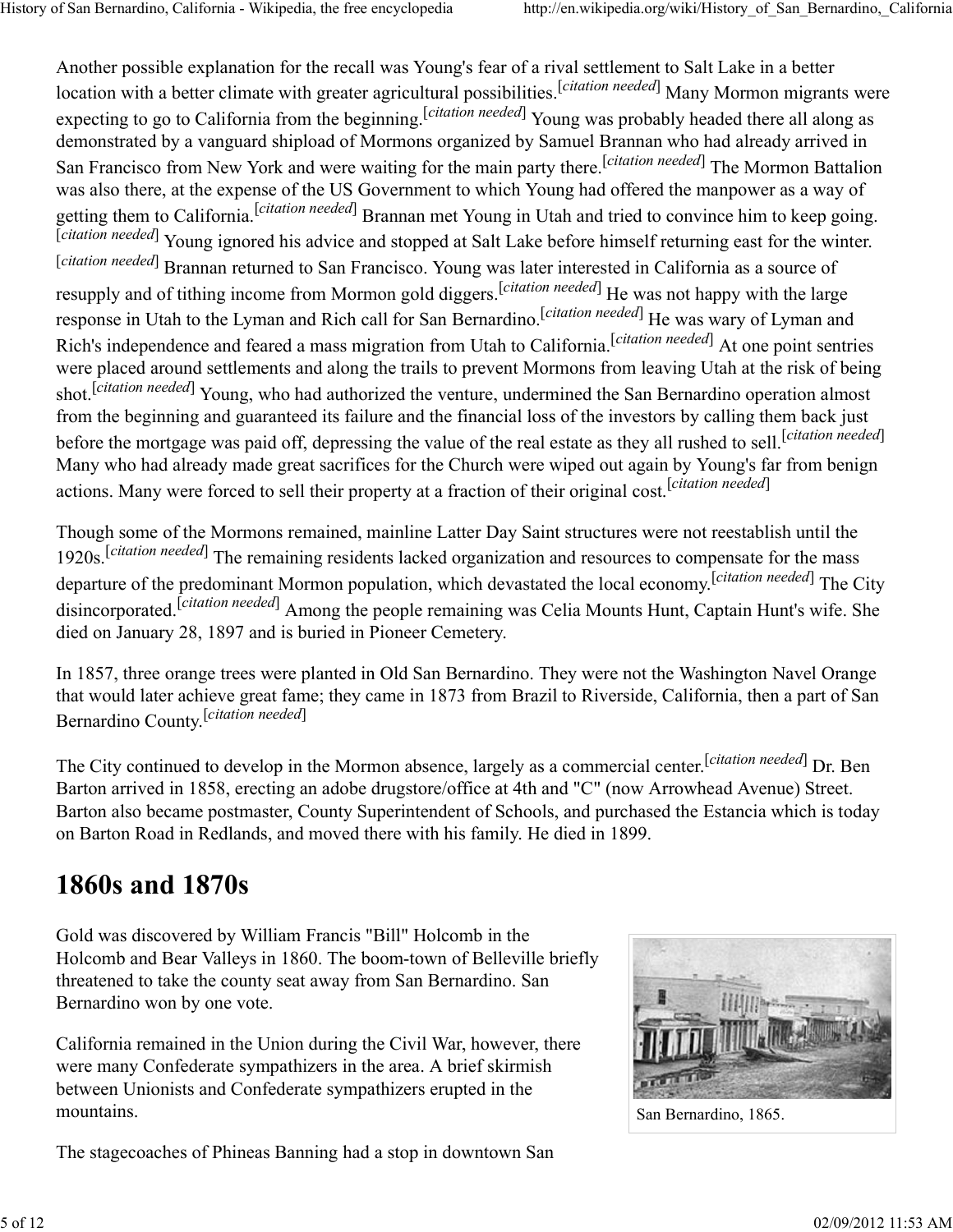Bernardino during the 1860s.

In 1862, a flood largely destroyed the earlier settlement of Agua Mansa, settled in the 1830s by New Mexicans in present day Colton. The Catholic Church there was rebuilt in downtown San Bernardino in 1865. That wooden church burnt down in 1878 and another was built. The present church, at the corner of Fifth Street and "F" was built in 1910. The flood caused severe damage along the Santa Ana River's tributaries, particularly Lytle Creek. Topsoil was washed away.

In 1864, "Dr." David Noble Smith established a "treatment house" at the Arrowhead hot springs. By 1868, it had been enlarged to create a hotel. In 1885, he leased the property to Darby and Lyman of Los Angeles. Three days after Smith's death on March 17, 1885, the hotel burnt down. Darby and Lyman incorporated the Arrowhead Hot Springs Company, and rebuilt a new hotel in 1886 for \$150,000. After it was expanded to 120 rooms it was the largest hotel in the San Bernardino area until it, too, burnt down on July 4, 1895. The third hotel was built by Seth Marshall in 1905. In 1930, it was purchased by a consortium of Hollywood types. In the days before air travel, it was marketed to Hollywood stars like Loretta Young, Mary Pickford, Spencer Tracy, and



Amasa Lyman's house was the residence of O. M. Wozencraft in 1863.



Arrowhead Hot Springs, San Bernardino, CA, 1908

Humphrey Bogart. A forest fire destroyed the third hotel in November 1938. The present structure (the fourth hotel) opened in December 1939 at a cost of \$1.5 million. This time, the hotel was six stories, and the grand opening featured Judy Garland, Al Jolson, and Rudy Vallee. However, World War II caused the hotel to be taken over as naval hospital in 1944. After the war, Elizabeth Taylor spent her honeymoon with Conrad Hilton on the sixth floor. The hotel was purchased by Campus Crusade for Christ in 1962. It was used as world headquarters until 1991. It was operated as a Christian Conference Center in 1999. The City of San Bernardino is trying to annex the property into the City as part of a private development and redevelopment of Arrowhead Springs. In 1894, Arrowhead Brand Mountain Spring Water began to be pumped from near the site, as it is today. However, Arrowhead Brand Water also comes from "natural mountain sources in the United States and Canada" since it was purchased by Nestle Waters North America, Inc.



The first permanent Courthouse,

A young Wyatt Earp and his family traveled to San Bernardino by wagon train, arriving in 1864. Virgil Earp later settled in Colton, California, where he became town marshal. Late in life, in the 1920s, Wyatt became a ceremonial San Bernardino County Deputy Sheriff.

In 1866, militia forces from San Bernardino killed Serrano men, women, and children in a 32-day campaign. Yuhaviatam tribal leader Santos Manuel (from whom the name "San Manuel comes)led the remaining Yuhaviatam from the mountains to valley floor.

In August 1867, the first Chinese immigrants arrived in San Bernardino. By 1870, there were 16 young males, including Ah Wing and Jim Kang. They were laundry men, cooks, and houseboys, according to the Census. During a state-wide depression in 1875, San Bernardino's Caucasian residents criticized the Chinese for depressing wage rates. The Chinese were forced to move in 1878 to a Chinatown on Third Street between what is now Arrowhead Avenue and Sierra Way. By the late 1890s, San Bernardino's Chinatown had between 400-600 residents. Many of its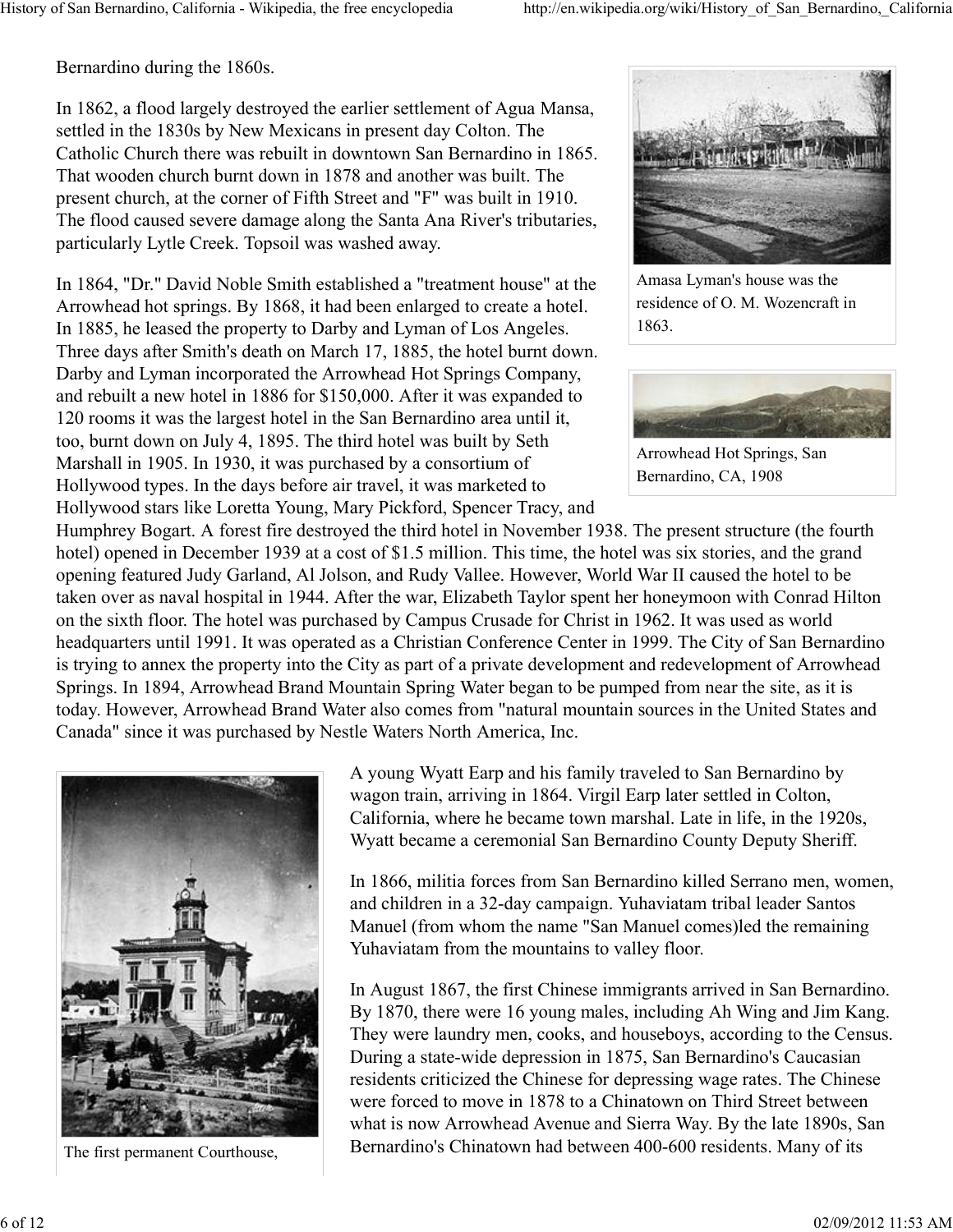1874.

residents worked in produce, with farms in what would become the Base Line Gardens tract east of Waterman Avenue. By the mid 1920s, Chinatown was largely abandoned. It became the site for Caltrans. When

the Caltrans buildings were torn-down, several Chinese artifacts were found. The site is being prepared for a parking lot, and is slated to eventually become a new central court building.

By the 1870s, the City had several large stores and two hotels.

Though the first orange trees were planted in the county in 1857, in 1873 the first Washington Navel Orange tree was planted in Riverside, then a part of San Bernardino County. The area, like many others in Southern California, became associated with oranges. An orange still graces the city seal today, and represents all agriculture in the City.

In 1874, the County established the first permanent courthouse built for that purpose, a two-story structure.

#### **Rail wars, rise to local prominence**

In 1873, The Southern Pacific Railroad (SP) wanted to lay its tracks in San Bernardino, however, the City and the Railroad could not come to terms, so the SP founded Colton, California and put its tracks south of San Bernardino. The city's first railroad was the California Southern, which was built into San Bernardino in 1883. The California Southern was a subsidiary of the Atchison, Topeka, and Santa Fe Railroad, and was later incorporated into that system. The original California Southern depot was constructed in 1883 and destroyed by fire in 1916; it was replaced by the current Moorish-style station in 1918.



San Bernardino, 1895.

The San Pedro, Los Angeles and Salt Lake Railroad began serving San Bernardino in 1905, arriving via Santa Fe trackage rights over Cajon

Pass. This railroad, soon renamed the Los Angeles and Salt Lake, (LA&SL) used as its corporate logo an adaptation of the famous "arrowhead" natural feature located north of the city. The LA&SL was fully acquired by the Union Pacific Railroad in 1921.

The City thrived as a center of commerce for local agricultural areas, including the vast orange groves of the area. In 1882, even before Los Angeles, the Opera House opened at the end of Court Street on "D" Street. It was a two-story, red brick building. It featured both light and grand opera, plays, musicians, and touring performances by such people as by Maude Adams, Lillian Russell, Al Jolson, and Sarah Bernhardt. It seated between 1,200 and 1,400. After it was remodeled in 1912, it began to show motion pictures as well. The Opera House was torn down in 1927 to extend Court Street to the 1927 Courthouse on Arrowhead Avenue.

A political war regarding the construction of a new county courthouse in the early 1890s on Court Street, as well as various attempts to move the county seat, caused the County and City of Riverside to split off from San Bernardino County. The courthouse was built on the corner of Court and "E" Street in 1892, replacing the 1874 courthouse. The Courthouse would be demolished in 1928 after building the current courthouse in 1927 along the extended court street at 351 North Arrowhead Avenue.

San Bernardino developed a thriving red light district on "D" Street in downtown, until it was closed in 1941 at the behest of the War Department. It is said that the building north of the corner of "D" Street and Court Street, built of brick in the 1880s and known as the "Wixom Block" was the site of one such brothel; tiny windows are located at the top as lookouts. The corner of 3rd and D Streets was known as "Whiskey Point" with a saloon on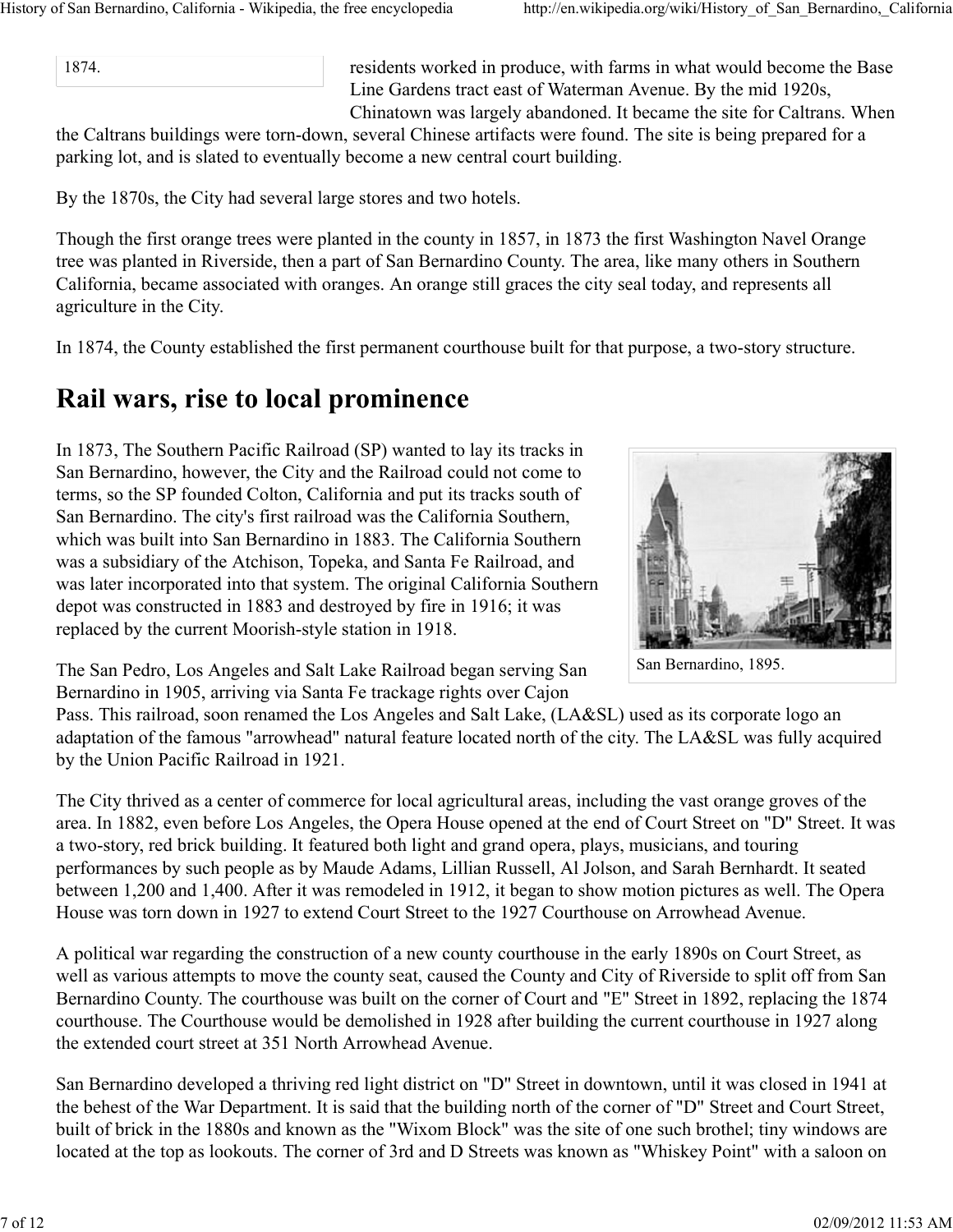

every corner.

A Chinatown developed on Third Street east of Arrowhead Avenue, and survived until the 1920s. Its inhabitants grew vegetables which they peddled.

In May 1886, the City of San Bernardino reincorporated as a city 5th class (a distinction that is no longer observed by California law).

In the 1891, pursuant to the congressional Act for Relief for Mission Indians, the San Manuel Indian Reservation was established. The reservation was and is located in the San Bernardino foothills, originally on 657 acres  $(2.7 \text{ km}^2)$  of steep foothills to the top of McKinley Mountain. The land was not suitable for agriculture and the San Manuels lived in poverty until the opening of Indian Bingo in 1986, and the later casino and water bottling plant in the 1990s and 2000s. The reservation has expanded by federalization of land purchased by or on behalf of the tribe to just over 800 acres  $(3.2 \text{ km}^2)$  today.

## **The dawn of the 20th Century**



San Bernardino, California, city and village, 1909.

By the turn of the century, there were 6,150 residents in the City of San Bernardino.

By San Bernardino's "Centennial" in 1910, the population had grown to 12,779.

The National Orange Show was first held in March 1911 in a tent at Fourth and E Streets and later moved to permanent quarters on Mill and E Streets. Residents often refer to the "Orange Show Curse", because at least one unusually rainy day happens during every Orange Show.

The City continued to expand generally North and west of Downtown. By the 1920s, tracts were built north of Highland Avenue and along Valencia Avenue.



San Bernardino Valley College Auditorium Tower, circa 1933.

The Pacific Electric Railway reached San Bernardino with the February 8, 1911 absorption of the San Bernardino Valley Traction Company which allowed residents to easily travel to Los Angeles and beyond. The SBVTCo. had itself consolidated with most of the street railway operations to and in near-by Redlands in 1903.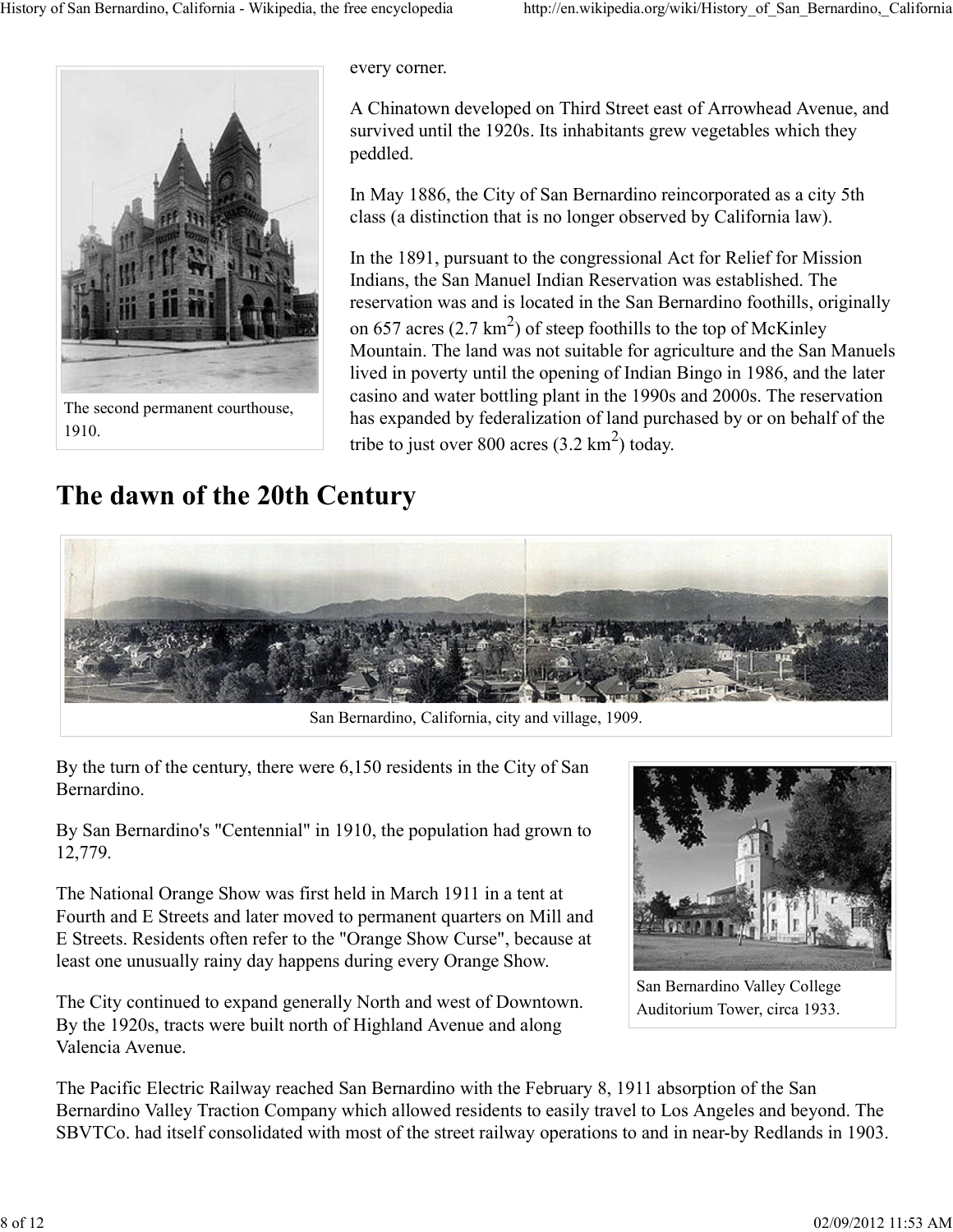The Depression and the Dust Bowl caused a wave of migrants from Oklahoma and Arkansas to arrive in San Bernardino to work the fields in and around the City.

Another flood of the Santa Ana River in 1938 caused severe damage.

# **World War II and its aftermath**

World War II brought an Army Air Corps base, San Bernardino Army Air Field, later named after Leland Francis Norton, a San Bernardino native, killed in the crash of his A-20 Havoc over Amiens, France in 1944 after saving his crew. Camp Ono was an Army base to the west of the Shandin Hills.

Post-war prosperity, coupled with continued railroad jobs, civilian and military jobs at Norton, and at Kaiser Steel in Fontana, resulted in vast housing tracts being built in the City's North central and Del Rosa areas. At the same time, the Redevelopment Agency of the City of San Bernardino was formed in 1952 to deal with the Meadowbrook neighborhood south-east of downtown San Bernardino, Ca.

# **Redevelopment and decline**

During the 60s, the Inland Center Mall opened, drawing business away from downtown. Interstate 15 (now I-215) bifurcated the town in a way the railroad had not. Because of the railroad right-of-way, motorists could only exit west with great difficulty. Mount Vernon Avenue, which had flourished as part of the interstate Route 66, started to decay.

Urban renewal in the sixties caused the once center of town, Third Street to be gutted and replaced with the Central City Mall. Harris Company, which had opened in 1905, and opened a grand building in 1927 was one anchor, J.C. Penney's and Montgomery Wards were the two other anchors.

Mayor Al Ballard made headlines when he equipped city fire trucks with shotguns in response to the Watts Riots in Los Angeles, in which shots were fired at fire trucks extinguishing flames.

California State University, San Bernardino opened in 1965. According to former mayor Bob Holcomb, the city getting the CSU campus was a concrete outcome of a successful fight with the Metropolitan Water District (MWD), of which San Bernardino was a founding member. It withdrew in the 1940s after plans to route the Colorado River Aqueduct through the Cajon Pass were changed to route the aqueduct through the San Gorgonio Pass in Riverside County, and was subsequently successfully sued by Orange County over the amount of water it was using. After convincing the city that it had enough groundwater to resist political pressure to rejoin the MWD, Holcomb was appointed chairman of the waterboard in 1949, and Seccomb Lake was unplugged to prove that San Bernardino had enough groundwater to sustain further growth. As Hobcolmb said in a 2002 interview,





Atchison, Topeka and Santa Fe Railroad yard, San Bernardino, California, 1943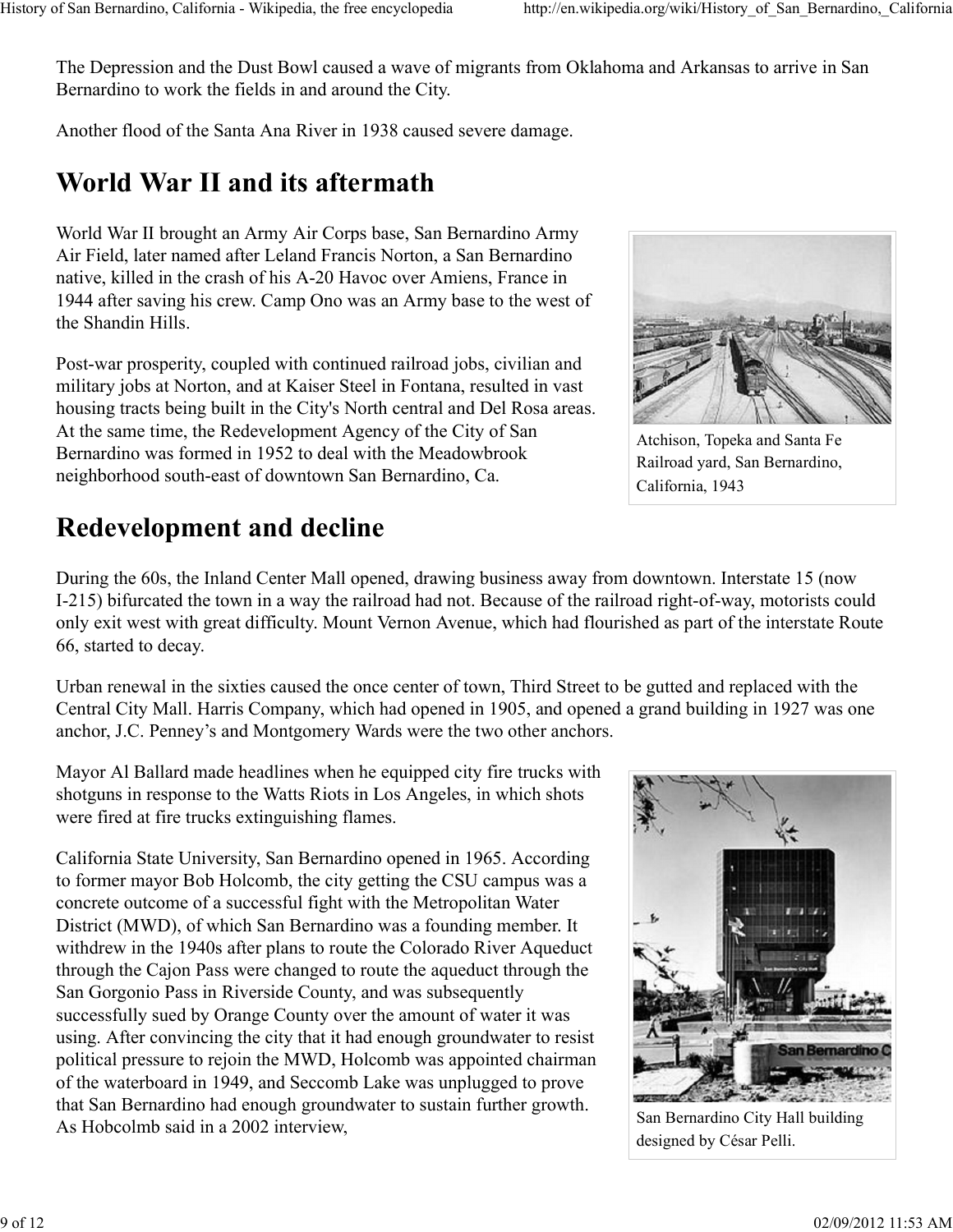"...As it got closer and closer to select a site for the college, the city wasn't even going to... try, and the Chamber of Commerce, I went to the Chamber of Commerce and asked them to, you know, for a committee and let's get a college in San Bernardino... They still said we don't have the water, you know, and this was after the city had voted down MWD... I said, 'You have plenty of water.' No, so anyway, my job, I formed my own committee to bring the state college. My primary job was to convince the state that we had the water and get the water problem off the agenda so that it wouldn't shoot us down like everyone thought it would. ...We... got the three or four large land owners controlled all the land out there... to agree on a very reasonable price for their land and I got options from them that they would sell, you know, if the state selected San Bernardino. Got the city to lay out the road system and to engineer the sewer system and engineer the water system and then so all this was- and then they did all the testing that you'd normally for a developing of universitylike soil tests. We had all those things done and we had a private engineering firm do a lot of work that would be normally done by the state. The board of trustees was meeting, I think was up in San Jose to, and that would be one of the items on the agenda was to select a site. So, I went up to the meeting. ...And I said, 'One thing, we have plenty of water. We can give you all the water you need.' I... showed them how the water thing was okay... And so the rest of it was slam dunk... The president of the state- the state college boards was an architect by the name of, I think, Charles Leckmen... He says, ...there's no competition. San Bernardino is so far a head of all the other sites that, that we don't have to worry about how much it's going to cost, we don't have to worry about where the roads are going to go, and so they voted that day to put it here- San Bernardino."<sup>[2]</sup>

In the 70s, Hospitality Lane was first developed in the southern extreme of San Bernardino south of the Santa Ana River, north of the 10 freeway. This put additional pressure on downtown, a factor that continues to today, but allows San Bernardino to compete regionally for office space and tax dollars.

In 1977, the City was named an "All-America" City.

The Hampshire flood took out forty homes in January 1980. In November 1980, the Panorama fire devastated the City's northern hills; in 2003 the Old Fire caused even more damage spanning from the eastern to the western borders. The San Bernardino train disaster occurred in 1989 when a train derailed on Duffy Street, followed a few days later by an explosion on a nearby pipe.

Steve Wozniak, the co-creator of Apple Computer, held the US Festival at the Glen Helen Regional Park (in Devore) in 1982, and then again in 1983. The County of San Bernardino would later build the Blockbuster Pavilion (today, the Hyundai Pavilion) at this site.

Norton Air Force Base officially closed in 1994, an event which caused the loss of 10,000 military and civilian jobs. Renamed San Bernardino International Airport, it had no scheduled airline service and handled mostly air freight. Coupled with the recession of the early 1990s, the closing of Kaiser Steel in 1985, and Santa Fe Railroad's relocation of jobs to Topeka caused San Bernardino's economy to slide. Civic pride was further wounded when gangs pushed by LAPD suppression in Los Angeles relocated to San Bernardino. The early 1990s saw San Bernardino's crime rate increase as middle class, especially those employed at the large employers or in support of their workers, moved away.

The late 1990s to the early 2000s saw a slight upturn in fortune for San Bernardino. The City built a minor league ballpark south of downtown. Arrowhead Credit Union became a regional credit union banking leader and intended to build its new headquarters in the City. Stater Bros. Markets, a Fortune 1000 supermarket, began construction mid 2006 on a large scale distribution plant to replace the existing Grand Terrace location. Hillwood Corporation helped bring large warehouses, including those of Mattel, and Pep Boys, to the former base and its environs. The Hub project, an extension of Hospitality Lane, opened in 2004 and 2005. Live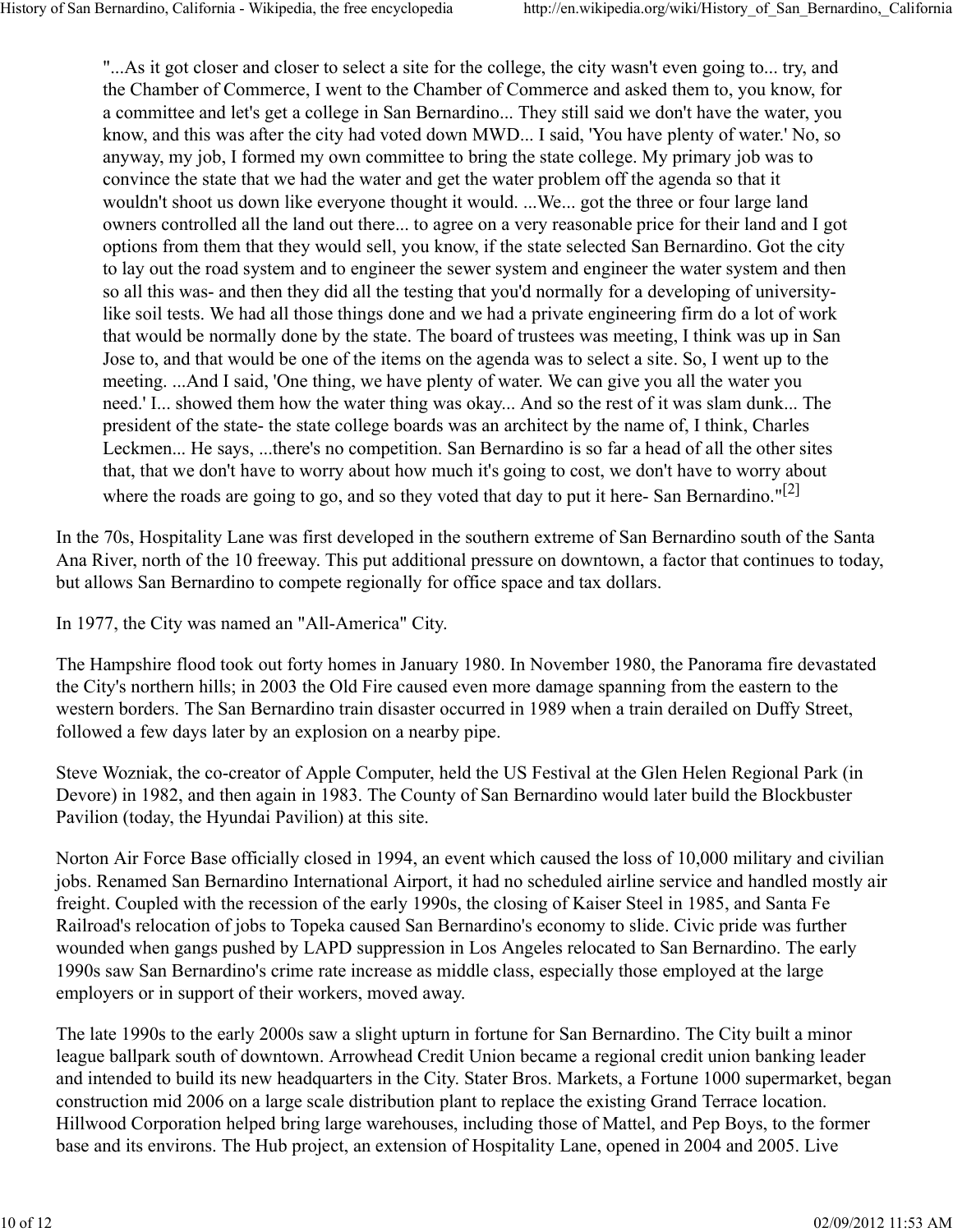touring theater returned to the California Theater. Though outside the City and owned by the County, The Blockbuster (later Hyundai, now Glen Helen) Pavilion brought national touring acts to San Bernardino.

# **Recent history**

Judge Patrick J. Morris defeated City Attorney James F. Penman in a run-off for Mayor in early 2006. Judge Morris instituted a program called "Operation Phoenix" covering a twenty-block area of central city. The program was intended to prevent crime in a high-crime area using suppression and social services.

In June, 2006, the City Council defeated a measure to fly a large flag purchased after 9/11 on certain legal holidays on City Hall by a vote of 4-3. The measure had failed on a 3-3 tie (with one councilmember absent) in May, 2006. The City continues to fly two regular flags in front of and on top of City Hall.

An initiative circulated by Save Our State leader Joseph Turner regarding that illegal immigration was sent to the electorate. According to the impartial analysis prepared by the City Attorney's Office, much of the initiative, even if passed, would have probably been ruled unconstitutional or would have been preempted by federal or state law. Later, Superior Court Judge A. Rex Victor disqualified the measure from the ballot after the City filed a declaratory relief action based on a challenge by local attorney Florentino ("Tino") Garza. The court ruled that Turner had not gathered enough signatures to qualify the measure. Turner, acting on the advice of City Clerk Rachel Clark-Mendoza, had based the number on the 2001 mayoral election (in which Judith Valles ran unopposed), instead of the 2005 mayoral election (which was contested). After the defeat, Turner vowed to bring a new, harsher measure to the ballot, and he mounted an ultimately unsuccessful campaign to replace Clark-Mendoza, herself, as City Clerk by arguing that her alleged incompetence and/or corruption resulted in: uncollected tax revenues; unlicensed home rentals; and, absentee landlords that were lowering property values across the entire city.

# **Historical San Bernardino today**

Vestiges of historical San Bernardino still exist today, though much has been demolished either through natural progress of smaller buildings giving way to larger buildings, through urban redevelopment and renewal, through natural disasters, through code enforcement demolitions, or through arson. Casualties include the California Hotel (built in the 1920s, demolished for a parking lot in the 1980s); the Stewart Hotel (burnt in the 1890s, rebuilt, burnt on Thanksgiving Day 1935); the Platt Building (torn down in the 1990s for the new State Building (aka the "Super Block"); Third Street (the commercial center of town, torn down in the 1960s for the Central City (later Carousel) Mall, the Carnegie Library; Remaining historical buildings include Pioneer Cemetery at Seventh and Sierra Way, the Harris' Company building (built in 1927); the central courthouse (built in 1926, and currently being seismically retrofitted); the Pioneer building (modeled after the City Hall of Seville Spain), Superior Court Judge George E. Otis' house (a Queen Anne Victorian house moved to the "carriage corner" of 8th and "D" Street); the Arrowhead Springs Hotel (the fourth structure, built in 1939) and former vaudeville/movie palace California Theater on Third Street. The San Bernardino County Museum has historical exhibits, including a model of Fort San Bernardino. The house where the McDonald's brothers lived while creating their first burger restaurant still sits on the hilltop on Beverly Drive.

#### **See also**

■ Timeline of San Bernardino, California history

## **References**